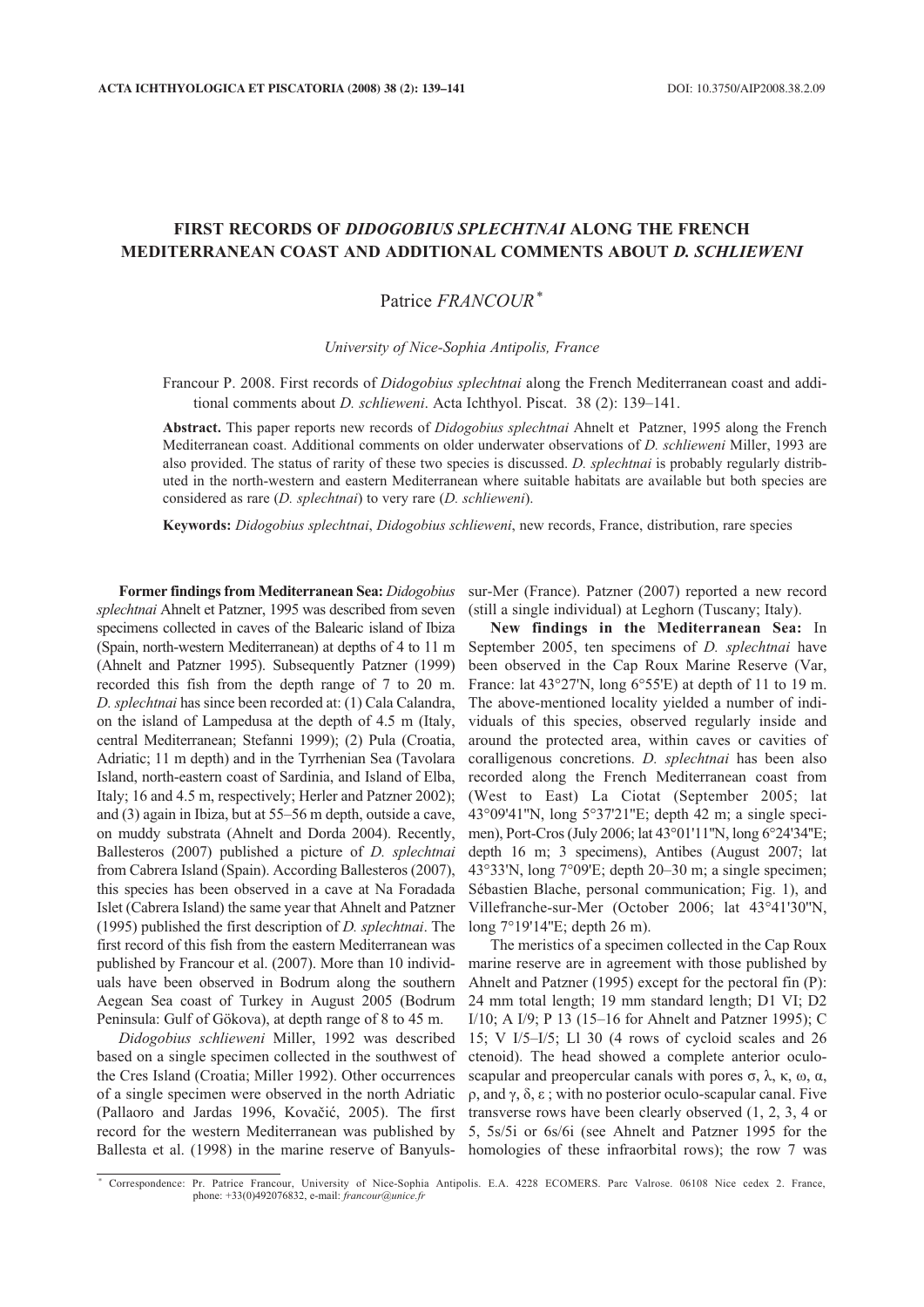

**Fig. 1.** Underwater photograph of *Didogobius splechtnai* in a cave (depth of 20–30 m), near Antibes, France (lat 43°33'N, long 7°09'E); photograph: Sébastien Blache

reduced to a single papilla. The presently reported specimen is conserved in the collection of the Nice University (ICPF 06-037).

All the specimens of *D. splechtnai* were found in the innermost parts of caves or close to the entrance of small cavities and were only detectable using artificial light. The fish usually rested on the sandy bottom (13 of the 15 specimens observed) and more rarely on rock (2 specimens), close to an entrance of a nearby hole. In all cases, the bottom of the hole/cave was sand without mud, except in Villefranche-sur-Mer where a single specimen has been observed within a small cavity with a muddy bottom. In most cases, a single individual has been observed in the cavity. However, in the Cap Roux Marine Reserve, up to 3 fish of different sizes (small and large) were observed in the same cavity.

During sampling of *Diplodus annularis* (Sparidae) at night in a *Posidonia oceanica* meadow, in front of the marine station of Endoume (Marseille, France: lat 43°16'48''N, long 5°20'57''E; July 1996; 300 km eastward from the sighting reported by Ballesta et al. 1998), a single individual of *D. schlieweni* was observed among *P. oceanica* shoots, at depth of 10 m. The specimen was relatively inactive, and it was easy to clearly see the conspicuous colour pattern (5 white blotches; dark colour pattern; white margin for the unpaired fins), allowing identification of the species. Previously, another specimen of *D. schlieweni* was recorded in Banyuls-sur-Mer area by Nicolas Bailly (personal communication 29/03/2006). A single specimen was observed among pebble close to the Grosse Island (lat 42°28'58''N, long 3°08'15''E) at depth of 15 m, during a night dive in August 1993, i.e., 4 years before Ballesta's record in June 1997 (Ballesta et al. 1998). Nicolas Bailly who conserved an accurate drawing of his observation was not able to identify this species until the publication of Ballesta et al. (1998) displaying a colour underwater picture.

The new observations reported in this paper confirm the ecological characteristics previously described for *D. splechtnai* (cf. Patzner 1999, Herler and Patzner 2002). Along the eastern part of the French Mediterranean coast, *D. splechtnai* is more frequent in caves without mud than the ones with a muddy bottom. Habitat preferences of *D. splechtnai* are well in accordance with those recorded in all the Balearic islands (Ahnelt and Patzner 1995, Ballesteros 2007) and on the southern Aegean Sea (Francour et al. 2007). This species is considered as cryptobenthic and shy species, closely associated with holes and cavities of the coralligenous formations (Patzner 1999). Some specimens have been collected outside caves: on mud in deep waters (Ahnelt and Dorda 2004), pit covered with gravel (Stefanni 1999) and among rhizomes of *Posidonia oceanica* (cf. Herler and Patzner 2002).

The aforementioned records expand the known distribution of *D. splechtnai*, which was not previously recorded in France (Dufour et al. 2007). The previous records showed a strongly scattered distribution in the Mediterranean. These new records along the French Mediterranean, with a probable continuous distribution from La Ciotat to Villefranche-sur-Mer, confirm the hypothesis of Herler and Patzner (2002) who suggested that the actual distribution of cryptobenthic gobiids could be interpolated between the known localisations.

The infrequent capture of small-sized fishes like gobies in the past was not always an indication of the true numerical rarity. Nowadays, the rather common use of techniques such as SCUBA diving has demonstrated the abundance and diversity of small gobiid fishes in the Mediterranean Sea (e.g., Ahnelt and Patzner 1995, Ahnelt and Kovačić 1997, Ahnelt et al. 1998, Herler et al. 1999). Among many attempts to recognize different forms of rarity (Gaston 1994). Rabinowitz et al*.* (1986) has classified species using geographic distributions (wide vs. narrow), habitat selection (broad vs. restricted), and local density (high vs. low). Rare species usually refers to a species occurring: (1) at many sites but at low densities (broad habitat selection and low local density); or  $(2)$  at only a few sites in low or high numbers (restricted habitats and low or high local density). Distinguishing the causes and consequences of rarity is often difficult. Species become rare by several means, and rarity is associated with a variety of evolutionary and ecological factors, including habitat specificity, local population size and geographic range (Gaston 1994). The rarity definition proposed by Rabinowitz et al. (1986) and discussed by Gaston (1994) is relevant to these two cryptobenthic species (*D. splechtnai* and *D. schlieweni*): occurrence at only few sites where suitable habitats are available and with low or high densities.

## **ACKNOWLEDGEMENTS**

I thank all the field crews who helped in the collection of data used in this article: Sébastien Blache, Pascaline Bodilis, Jean-Michel Cottalorda, Anne Ganteaume, Laurence Le Direac'h, and Philippe Robert. I am indebted to Robert A. Patzner for the valuable comments on the